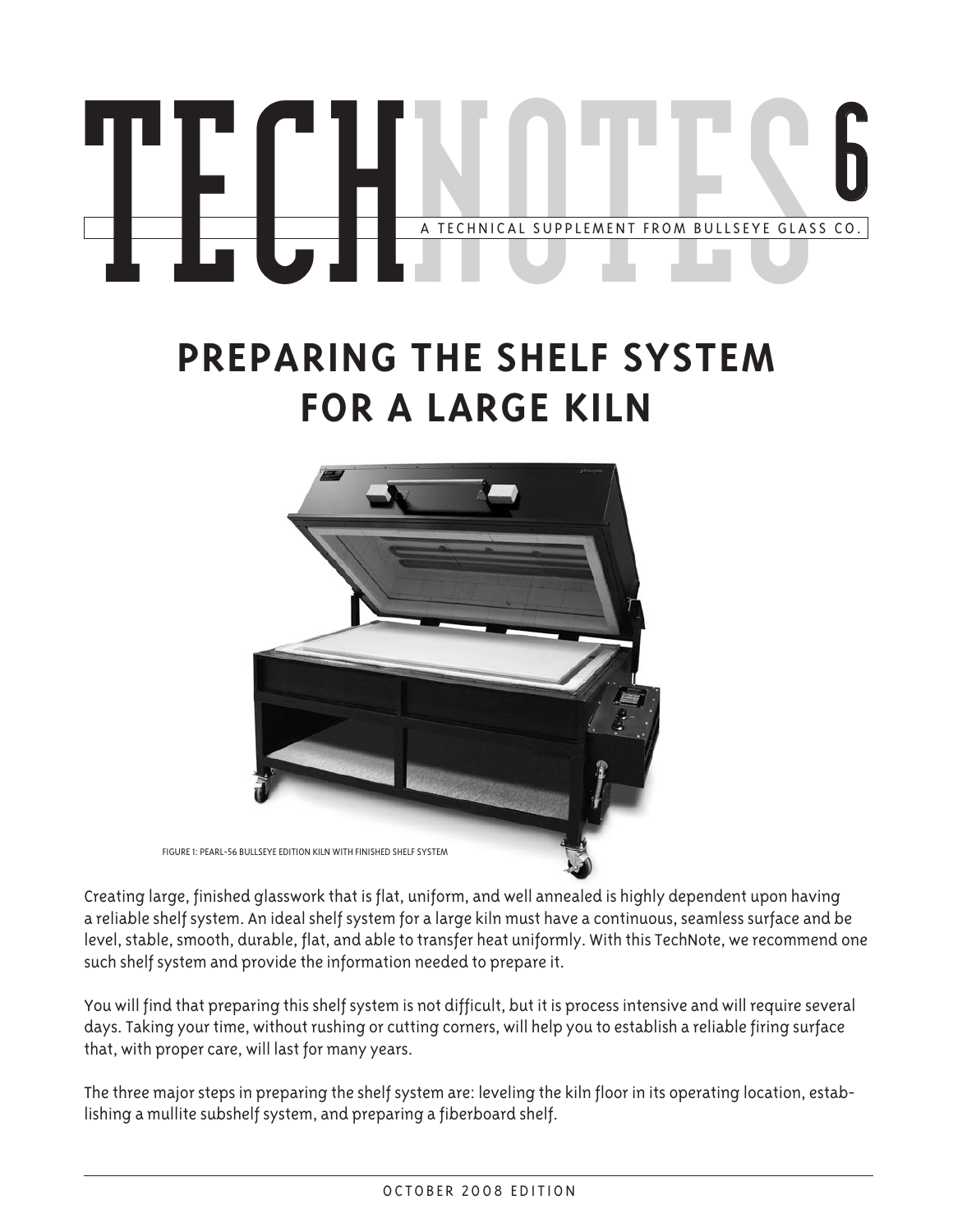#### **STEP 1: Leveling the Kiln in Its operating Location**

Ideally, you will be able to position the kiln in a level operating location.

Once the kiln is positioned, you will need to determine how level its floor is. Do this by placing a level on the kiln floor, taking readings from side to side, front to back, and corner to corner (Figure 2). If your level is short, set it on a long straightedge to evaluate a larger span.

If you find that your kiln floor is not level, you will need to make adjustments. Some slight leveling can be accomplished later, by positioning shims under sections of the mullite subshelf (Step 2). But if one side of the kiln floor is 1/8" (3mm) lower than the other, the kiln itself should be leveled. In general, for the sake of stability, it is better to level the kiln than to rely on shims.

Here are two options for leveling the kiln:

- If your kiln has adjustable leveling feet, use them.
- Add washers between the casters and mounting plates on the low side of the kiln.

## **STEP 2: Establishing a Mullite Subshelf System**

Once the kiln is level, the next step is to establish a mullite subshelf system that is stable, level, and flat. Such a subshelf system will provide strong support for glasswork and will help to ensure the uniform transfer of heat to glass.

Procedure for establishing the mullite subshelf system:

- 1. Calculate the total shelf size by subtracting 4" (10cm) from both the length and the width of the interior kiln dimensions. This will leave a 2" (5cm) air space between the shelf and sides of kiln, which will help to ensure uniform firing.
- 2. Using a tile saw, cut the mullite subshelf units. We recommend that the units be of an equal size to help provide uniform heat distribution, symmetrical post layout, and subshelf stability.
- 3. Measure the kiln floor (Figure 3) and mark the intersections where support posts for the mullite units should be placed. (Subshelf corners will meet in the centers of the posts.)
- 4. Place one post at each intersection. If your posts are slightly different in height, you can saw or grind tall ones and add mullite shims to raise short ones. If your posts are narrower than 2.5" (6cm), cover them with 3" x 3" x .5" (8cm x 8cm x 1.3cm) mullite squares to increase subshelf stability.
- 5. Position the mullite subshelf units so that their corners meet in the centers of the posts (Figure 4). The units should fit together evenly but have narrow gaps between them—about 1/16" (1.5mm) in all directions. Gaps will allow the mullite subshelf system to expand during firing. If gaps are not present, the expanding system will shift during firing and may become uneven.



Figure 2: Checking the kiln floor with a level.

#### **Materials and tools you will need:**

- •Mullite subshelf units.
- •Mullite posts, 2.5" (6cm) wide at minimum and 4" (10cm) tall.
- Stainless-steel shims.
- A level, a square, and a measuring tape.



FIGURE 3: EQUIDISTANT POST PLACEMENT.



Figure 4: positioning the mullite subshelf units.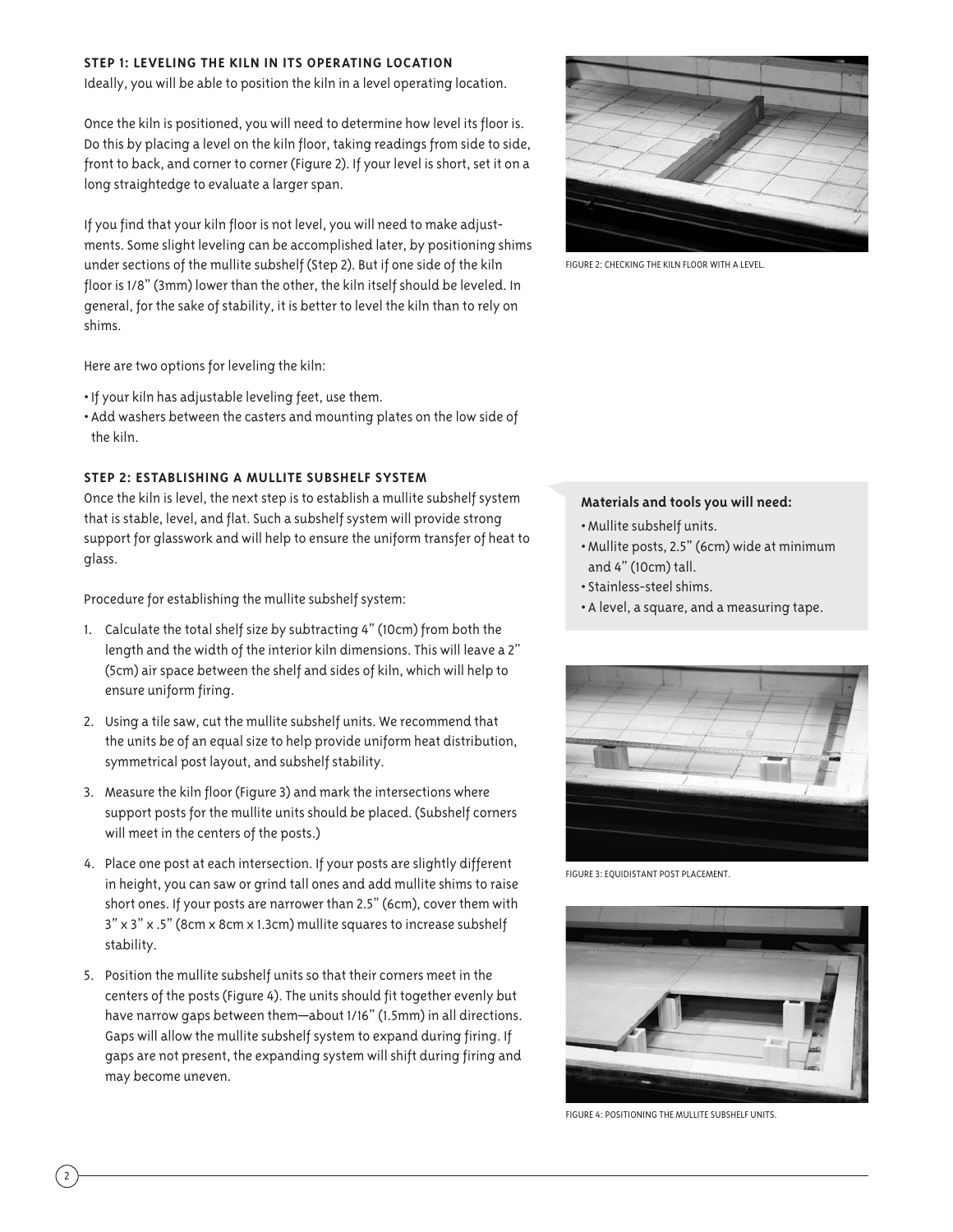- 6. Once the subshelf units are laid in, you will need to level the entire subshelf. Measure how level it is by checking it with a level from front to back, side to side, and corner to corner. If you discover areas that are not level, try rotating or flipping the mullite subshelf units to correct the problems. Some units may be slightly bowed and some corners may be thicker than others. If a unit is bowed, always flip it so that the raised corners are facing downward and the bow is arching upward. Sharp, raised corners could dent or scratch the fiberboard shelf.
- 7. Finally, insert stainless steel shims between the posts and the shelving units to raise any areas that are still low. (Figure 5)

If many areas of the shelf need shimming, it may be useful to draw a map of the low areas so that you can plan the number, type, and location of shims you need and insert them in an orderly fashion.

# **Step 3: Preparing a Fiberboard Shelf**

The goal of this step is to prepare a fiberboard shelf that it is flat, smooth, and durable. To accomplish this, you will need to treat all of the shelf's surfaces with the same materials and processes so that they will have similar properties. Uniform surfaces will help the shelf to remain flat throughout its lifetime.

Note that fiberboard is somewhat fragile, especially when wet, and should be handled with care.

In preparing the fiberboard shelf, you will:

- Cut the shelf to size (if not pre-cut).
- Apply and dry colloidal silica, a fiber-rigidizing agent.
- Apply, dry, and sand multiple layers of Unifrax QF-180, a refractorysurface strengthener.
- Weight the shelf and burn out the product binders.

## **Cutting the shelf to size.**

Wear a respirator and work in a well-ventilated area when following this procedure:

- 1. Cut the fiberboard shelf to the same size as the mullite subshelf. (Or order the fiberboard shelf cut to size from the supplier.) For cutting, you can use an ordinary handsaw, recognizing that this will dull the blade significantly. You can also use a handheld tile-cutting saw.
- 2. Once the shelf is cut to size, sand the corners and edges until they are slightly rounded. Rounded corners and edges are less likely to be damaged during use than are sharp ones.

# **Applying and drying colloidal silica.**

Colloidal silica is a liquid used to rigidize fibers in the manufacture of hightemperature kiln brick and ceramic-fiber refractories. When applied to your fiberboard, it will saturate and strengthen the material.



Figure 5: stainless steel shim inserted to raise a low corner.

**Note:** Do not use shims made of wood, tin, iron, aluminum or any material that will be compromised by firing. Use only shims made of stainless steel or refractory materials.

## **Materials and tools you will need:**

- A handsaw or handheld tile-cutting saw with a circular blade.
- A half-gallon or larger plastic container.
- A painter's brush with fine bristles.
- Sheet plastic.
- A plastic watering can with showerhead spout.
- A sanding block with carbide sandpaper, drywall screen, or diamond-cloth pad.
- A respirator.
- •Liquid-proof gloves.
- 1" thick, unfired fiberboard with a minimum heat rating of 2300°F (1260°C).
- Colloidal silica, a fiber-rigidizing agent.
- Unifrax QF-180, a refractory-surface strengthener.
- Dense kiln bricks.
- A HEPA vacuum cleaner.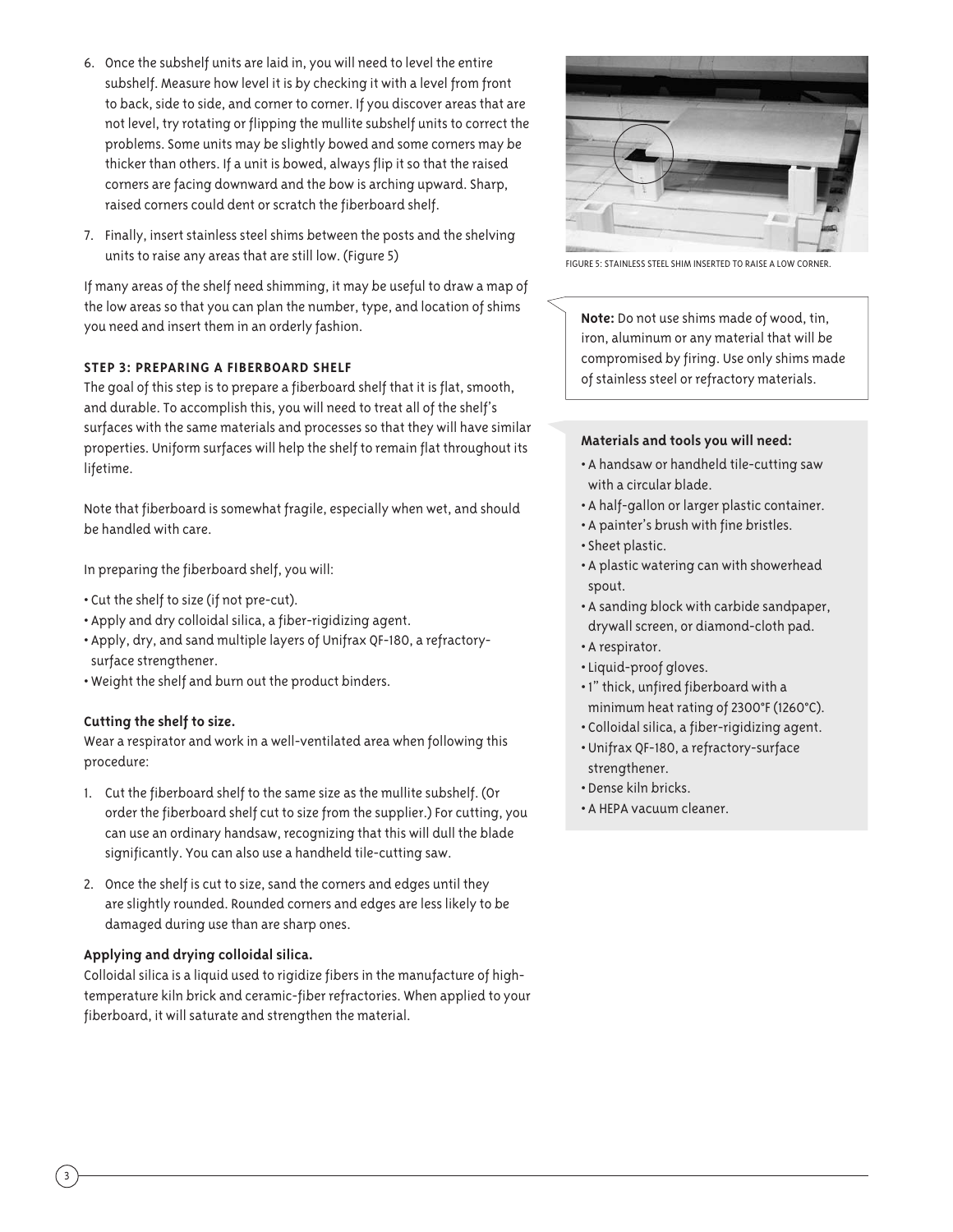Note that as long as the colloidal silica in your shelf is wet, the shelf will be quite fragile. You could easily dent or break it with improper handling. A large, wet shelf can weigh more than 30 pounds—enough to cause the shelf to sag and break if it is moved without sufficient support. As a general rule, if your shelf is longer than 60" (152cm) or wider than 30" (76cm), you should prepare the shelf on a plywood support that will allow you to carry it to the kiln and slide it safely onto the mullite subshelf for drying. You could also prepare such a shelf on a worktable at the same height as the mullite subshelf, and then slide the fiberboard shelf onto the subshelf from the table. If your wet shelf is less than 60" (152cm) long or less than 30" (76cm) wide, two people should be able to carry and place it into the kiln safely. When in doubt, support the shelf well and slide it rather than picking it up.

Follow this procedure for applying colloidal silica to the fiberboard shelf:

- 1. Prepare your work surface with sheet plastic to contain the overflow of colloidal silica. Secure the plastic to the work surface with tape to prevent it from sliding.
- 2. Place your fiberboard shelf on the prepared work surface.
- 3. Wearing liquid-proof gloves, mix enough colloidal silica and water in a ratio of 1:1 to coat one side of the shelf (16oz / sq ft or .5L / 929 sq cm of mixture). Pour the mixture into a plastic watering can with a showerhead spout.
- 4. Use the watering can to apply an even coating of rigidizer to the top and edges of the shelf. (Figure 6)
- 5. Next, with the help of an assistant, load the fiberboard shelf onto the mullite subshelf for drying.
- 6. With the kiln vented, fire the shelf at 275°F (135°C) until dry, usually 3 to 5 hours. You can check for dryness periodically by holding a mirror over the vent. If condensation appears, the shelf is still drying. If no condensation appears, the shelf is dry. (Figure 7)
- 7. When the fiberboard shelf is dry and cool enough to handle, remove it from the kiln and place it with the non-rigidized side up on your work surface, which should be covered with clean plastic.
- 8. Treat the non-rigidized side of the shelf using the method described above.

**Applying, drying, and sanding multiple layers of Unifrax QF-180.** Once the shelf has been rigidized, you will need to apply several layers of Unifrax QF-180, a high-temperature surface strengthener. In manufacturing, QF-180 is used as a coating cement to strengthen the outer surfaces of refractory materials. With several applications, it will provide a durable surface for your fiberboard shelf.

**Note:** If you will not be able to move the fiberboard safely after saturation, the colloidal silica mix can be applied with the shelf inside the kiln. In this case, be sure to protect the kiln's elements and interior surfaces with sheet plastic.



Figure 6: a watering can with a showerhead spout will control the flow of colloidal silica.

**Note:** The colloidal silica mixture can be applied with a large, disposable paintbrush rather a watering can. However, the result may not be as uniform and it will take longer to apply the mixture.



Figure 7: using a mirror to check for condensation.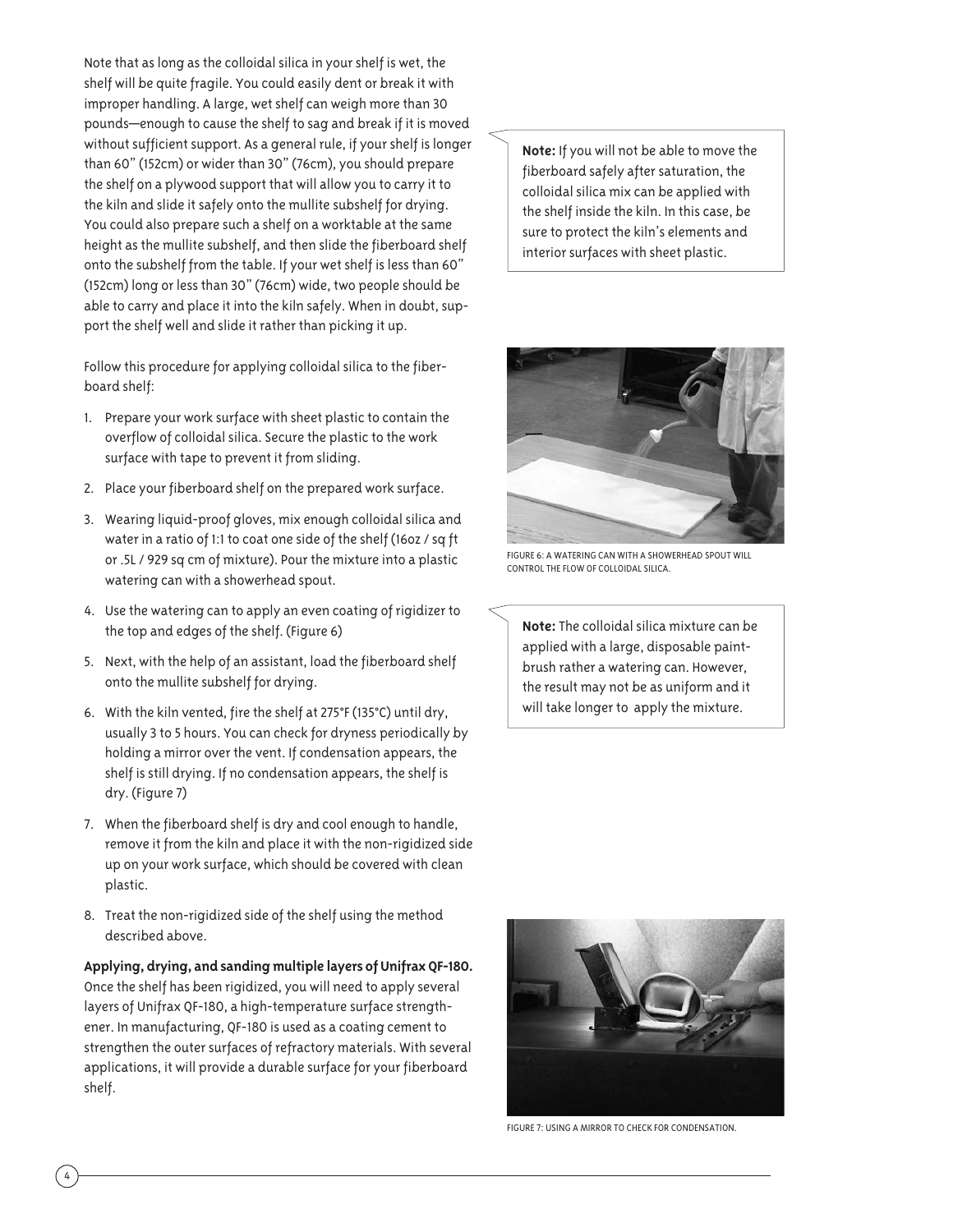Follow this procedure for applying, drying, and sanding Unifrax QF-180:

- 1. Prepare your work surface (the floor or a table) with a clean, dry sheet of plastic. Secure the plastic to the work surface with tape to prevent it from sliding.
- 2. Place the fiberboard shelf on the plastic-covered work surface.
- 3. Wearing liquid-proof gloves, stir the QF-180. QF-180 separates easily and will need to be re-mixed frequently throughout this process.
- 4. After stirring the QF-180, pour about 2 cups (1/2 liter) into a disposable plastic container. If the surface of your shelf is smooth, mix the QF-180 with collodial silica in a 1:1 ratio. If the surface of your shelf is textured, use the QF-180 full-strength for the first coating only. (In subsequent coatings, mix it with collodial silica in a 1:1 ratio.)
- 5. Using a good painter's brush with long bristles, apply a single, even coating of the QF-180 mixture to the top surface of the shelf (Figure 8). Stir the liquid with your brush frequently to keep it well mixed. Coat the edges of the shelf, being careful not to layer excess material onto the top surface.
- 6. Load the fiberboard shelf onto the mullite subshelf with the coated surface facing up.
- 7. With the kiln vented, fire the shelf at 275°F (136°C) until it is dry, about 30 to 60 minutes.
- 8. While the shelf is drying, cover the plastic bucket containing QF-180. Store your paintbrush in a container of water between coatings.
- 9. Prepare to sand the QF-180 by setting up a worktable out of doors, under a ventilation hood, or in an area where particulates can be safely contained or removed.
- 10. Prepare a large sanding block with diamond cloth, drywall sanding screen, or carbide sanding paper (60- to 120-grit). Using this block will help to ensure uniform pressure while sanding.
- 11. When the shelf is dry and cool enough to handle safely, move it to the sanding area. Wearing a respirator, sand the top and edges of the shelf to even out the surfaces. (Figure 9)
- 12. When you have finished sanding, vacuum the dust from the shelf and work area, using a HEPA vacuum (Figure 10). Alternatively, wipe up the dust with a damp sponge, rinsing as needed. (Do not use a regular shop vacuum, which will put more particulates into the air.)
- 13. Repeat the entire process described above until the top and edges of the shelf are as smooth as possible. Typically this requires 3 or 4 coatings of QF-180.
- 14. Once the top and edges of the shelf are finished, repeat the entire procedure for the untreated side of the shelf.



Figure 8: Brushing qf-180 onto the fiberoard shelf.

**Note:** A good brush will ensure a smooth coat and, therefore, less sanding.



Figure 9: sanding the shelf using a large sanding block.



Figure 10: vacuuming dust from the shelf after sanding.